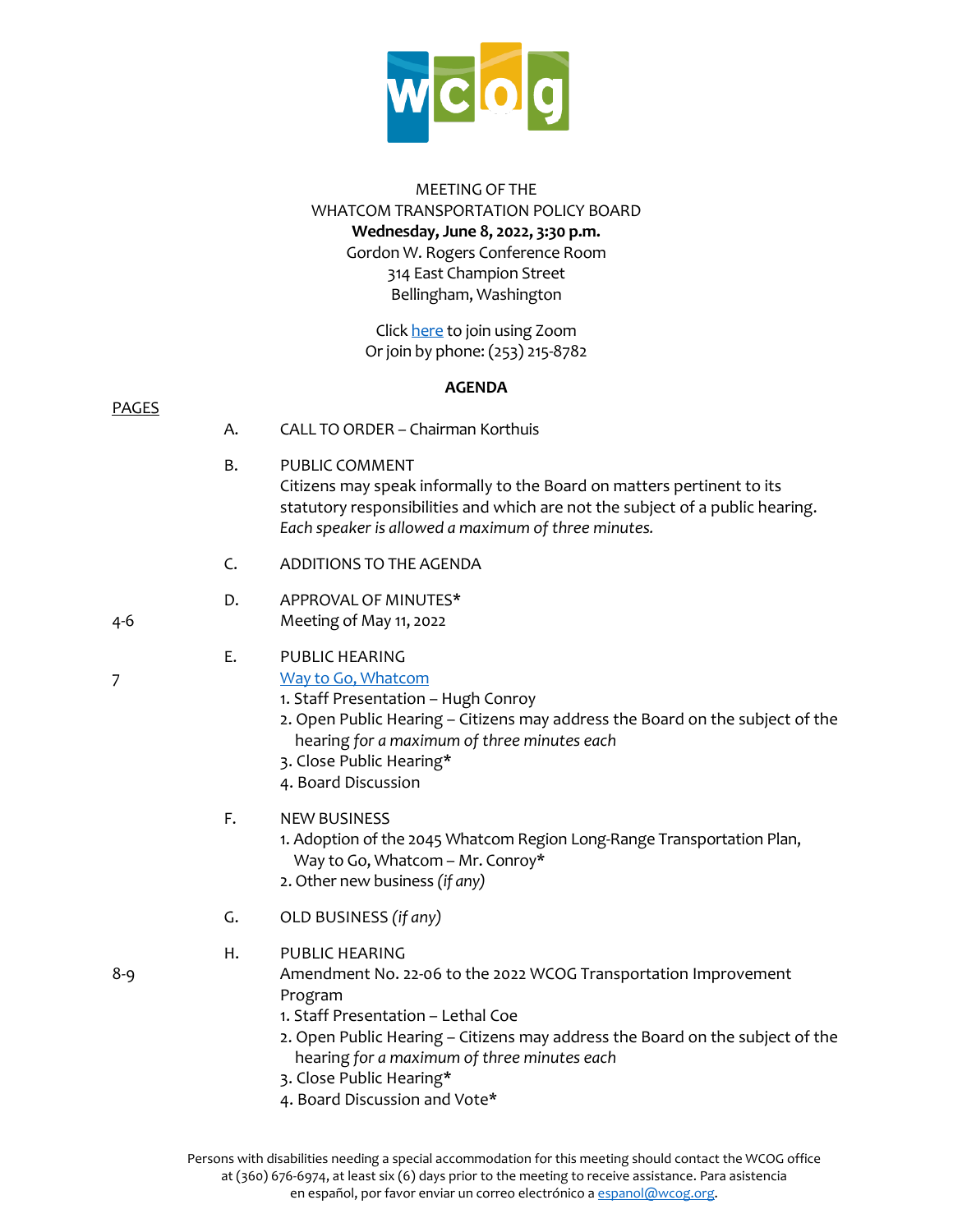- I. OBLIGATION STATUS UPDATE Mr. Coe
- J. PLANNING DIRECTOR'S REPORT Mr. Conroy
- K. BOARD OPEN FORUM
- L. ADJOURN

**\*** *Action item*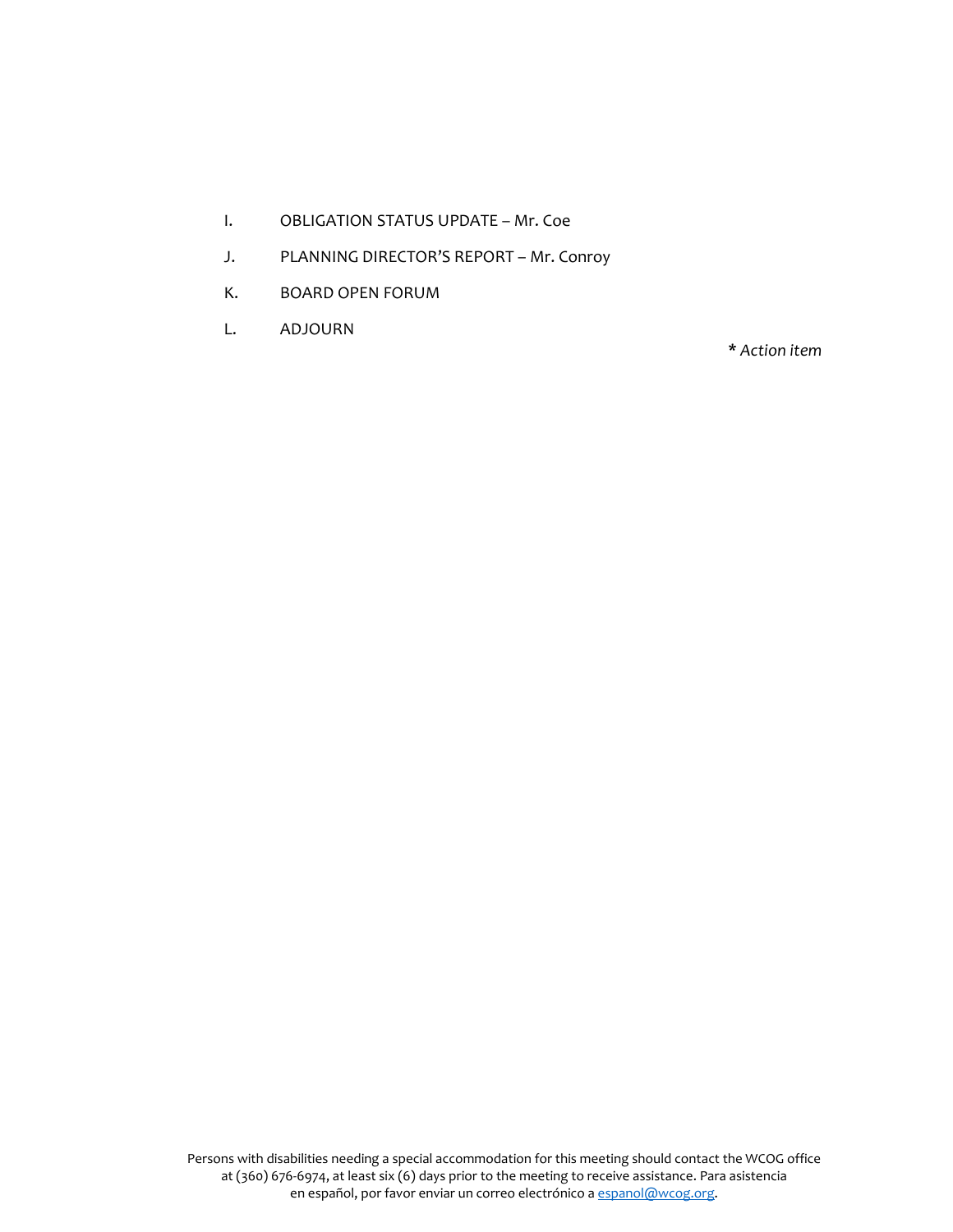

whatcom council of governments

# **Notice to the Public Regarding Title VI of the Civil Rights Act of 1964**

WCOG hereby gives public notice that it is the policy of the agency to assure full compliance with Title VI of the Civil Rights Act of 1964, the Civil Rights Restoration Act of 1987, Executive Order 12898 on Environmental Justice, Executive Order 13166 on Limited English Proficiency, and related statutes and regulations in all programs and activities. Title VI requires that no person in the United States of America shall, on the grounds of race, color, sex, or national origin, be excluded from the participation in, be denied the benefits of, or be otherwise subjected to discrimination under any program or activity for which WCOG receives federal financial assistance.

Any person who believes they have been aggrieved by an unlawful discriminatory practice under Title VI has a right to file a formal complaint with WCOG. Any such complaint must be in writing and filed with the WCOG Title VI Coordinator within one-hundred eighty (180) days following the date of the alleged discriminatory occurrence. Title VI Discrimination Complaint Forms may be obtained from the WCOG at no cost and are available on WCOG's website.

# **Aviso al Público Sobre Título VI de la Ley de Derechos Civiles de 1964**

Por medio de la presente, el WCOG notifica de manera pública que la política del organismo es garantizar el pleno cumplimiento del Título VI de la Ley de Derechos Civiles de 1964, la Ley de Recuperación de Derechos Civiles de 1987, el Decreto Presidencial 12898 sobre Justicia Ambiental, el Decreto Presidencial 13166 sobre Dominio Limitado del Idioma Inglés, así como los estatutos y reglamentos relacionados en todos los programas y actividades. De acuerdo con lo estipulado en el Título VI, ningún individuo de los Estados Unidos de América deberá, con fundamento en su raza, color, sexo o nacionalidad, ser excluido de participar en, que se le nieguen los beneficios de, o ser víctima de discriminación en virtud de calquier programa o actividad por el cual el WCOG reciba fondos federales.

Toda persona que se considere agraviada por una práctica discriminatoria e ilícita en virtud del Título VI tiene derecho a presentar una denuncia formal ante el WCOG. Cualquier denuncia de este tipo debe presentarse por escrito ante el coordinador del Título VI del WCOG en un period de 180 días naturales a partir de la fecha de la presunta discriminación. El WCOG pone a disposición del público los formularios de denuncia del Título VI de manera gratuita en su página web.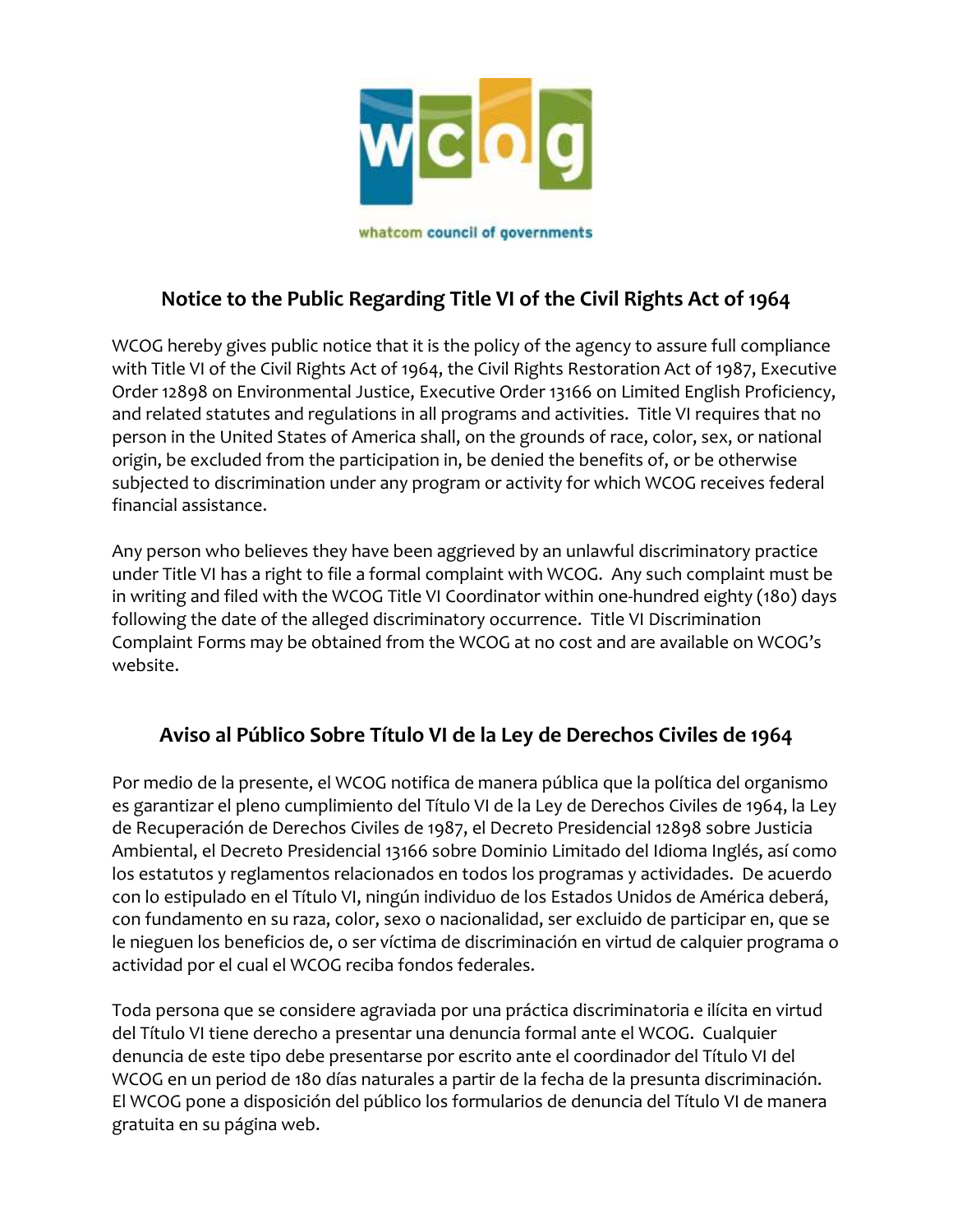# WHATCOM TRANSPORTATION POLICY BOARD MINUTES – DRAFT MAY 11, 2022

### IN ATTENDANCE (IN PERSON OR VIA ZOOM):

- MEMBERS *VOTING:* **Bellingham:** Seth Fleetwood, Kristina Michelle Martens; **Blaine:** Richard May; **Ferndale:** Greg Hansen (2nd Vice Chairman); **Sumas:** Bruce Bosch; **WSDOT:** Chris Damitio; **Whatcom County:** Satpal Sidhu, Kaylee Galloway; **WTA:** Michael Lilliquist (1<sup>st</sup> Vice Chairman) *EX-OFFICIO: Sen. Simon Sefzik; Chris* Comeau, TTAG
- GUESTS Les Reardanz, WTA; Clayton Roberts, Nooksack Tribe; Intisar Surur, McBride Public Affairs; Terry Terry, Lummi Island resident
- STAFF Bob Wilson (Secretary), Ron Cubellis, Hugh Conroy, Melissa Fanucci, Lethal Coe
- A. CALL TO ORDER

Secretary Wilson determined that there was a quorum, and Acting Chairman Lilliquist called the meeting to order at 3:30 p.m.

B. PUBLIC COMMENT

None

C. AGENDA ADDITIONS

None

D. APPROVAL OF MINUTES OF APRIL 13, 2022

**MOTION:** Mr. Hansen moved, seconded by Mr. May, to approve the minutes of the meeting of April 13, 2022, as presented.

#### **MOTION PASSED**

E. NEW BUSINESS

Adoption of State Fiscal Year 2023 WCOG Unified Planning Work Program (UPWP)

Mr. Conroy gave a brief summary of the UPWP and answered questions from the members.

**MOTION:** Mr. Hansen moved, seconded by Mr. Fleetwood, to adopt the SFY 2023 WCOG Unified Planning Work Program.

#### **MOTION PASSED**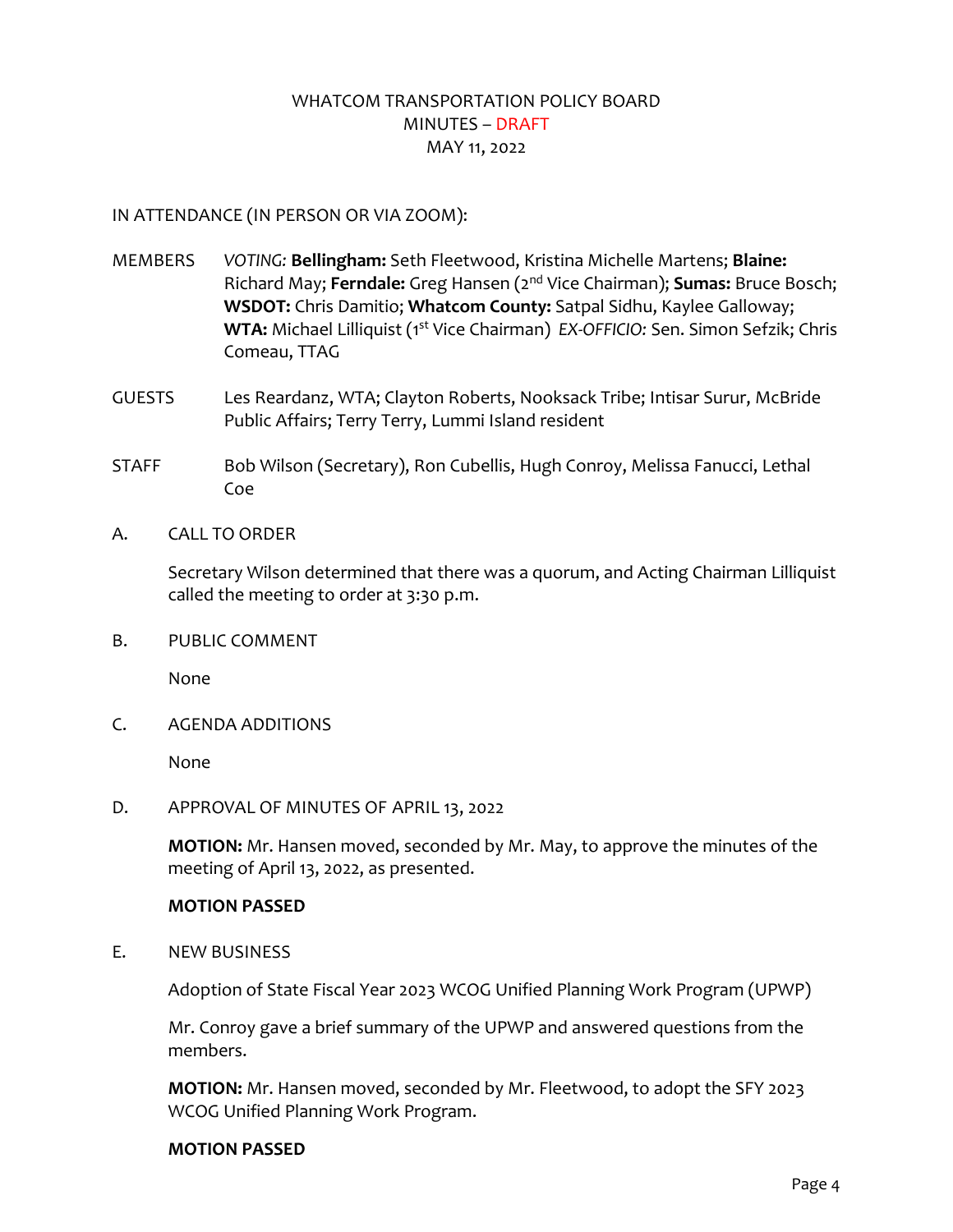### F. PUBLIC HEARING

Amendment No. 22-05 to the 2022 Transportation Improvement Program (TIP)

Mr. Coe described the proposed amendments to the 2022 TIP:

- Amend WSDOT's *I-5/Slater Road Interchange Improvements* project to add the Right-of-way phase, increase the Construction phase, adjust the total project cost and update the schedule of expenditures. This project will implement improvements to the current interchange's northbound and southbound intersections – currently mini-roundabouts – along with the intersections of Northwest Avenue, Pacific Highway and Rural Avenue. This project is funded through the Connecting Washington Account.
- Amend WSDOT's *State Route 548/Alderson Road Vicinity Culvert Replacement* project to add the Preliminary Engineering phase, increase the Construction phase, adjust the total project cost and update the schedule of expenditures. This project is funded through the State's Surface Transportation Program and will replace the existing culvert with one that will improve water flow.

## **PUBLIC HEARING OPENED AT 3:45 P.M.**

No members of the public were present, either in the conference room or online. A Notice of Public Hearing was published in *The Bellingham Herald* on May 1, 2022, as well as in the online edition of the *Cascadia Daily News*, which provided detailed instructions on how to submit comments or register to speak.

### **PUBLIC HEARING CLOSED AT 3:45 P.M. BY UNANIMOUS CONSENT**

**MOTION:** Mr. Fleetwood moved, seconded by Mr. May, to approve Amendment No. 22-05 to the 2022 WCOG Transportation Improvement Program.

### **MOTION PASSED**

G. OLD BUSINESS

None

## H. OBLIGATION STATUS UPDATE

Mr. Coe briefed the Board on the region's current progress toward meeting its Federal Fiscal Year 2022 obligation target.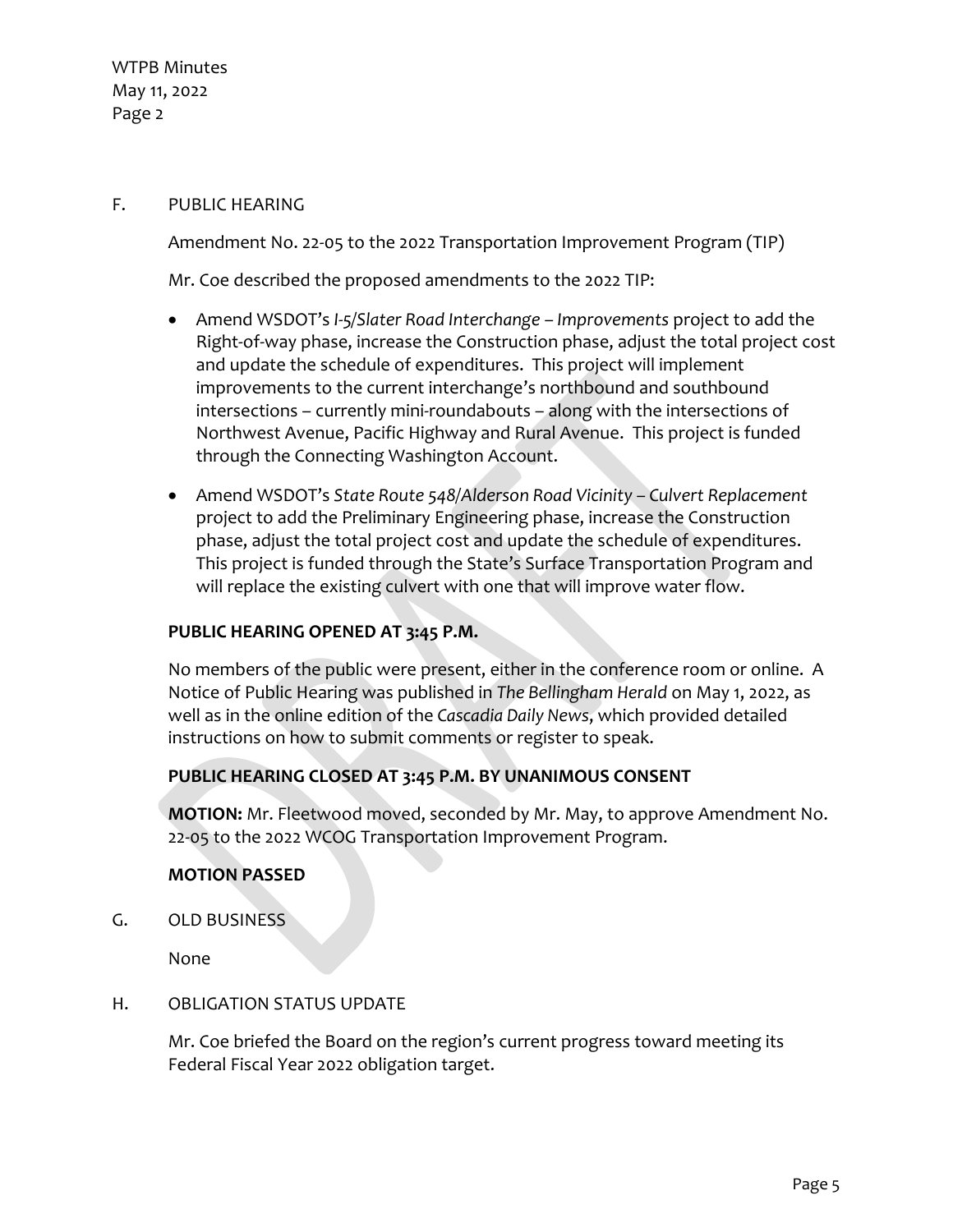I. PLANNING DIRECTOR'S REPORT

Mr. Conroy briefed the Board on recent transportation planning activities.

J. BOARD OPEN FORUM

No comments were offered by members of the Board.

K. ADJOURNMENT

There being no further business, the meeting adjourned at 4:13 p.m.

Robert H. Wilson, AICP Secretary

Approved June 8, 2022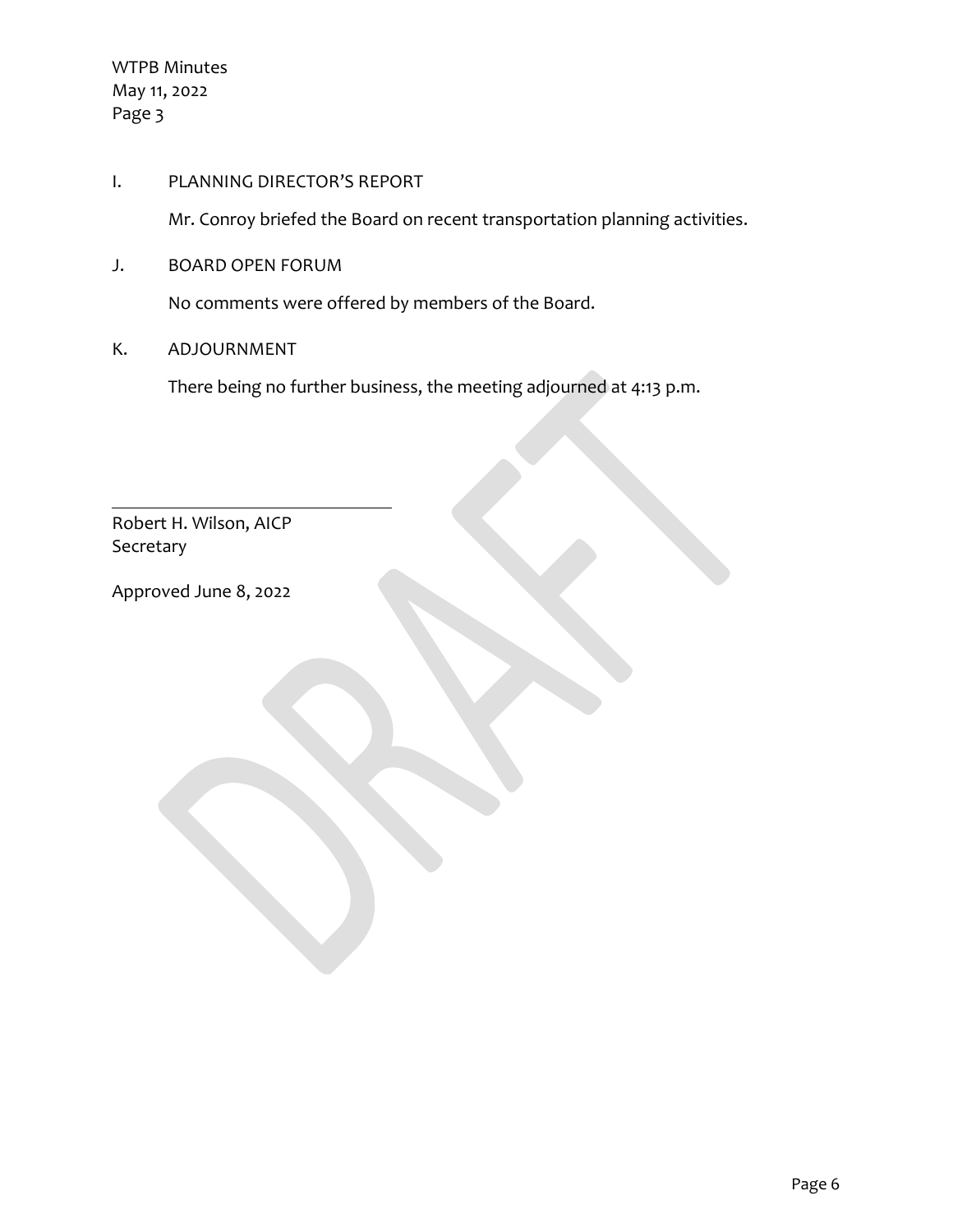

# **Memo**

**To:** Whatcom MPO/RTPO Transportation Policy Board (WTPB) **Date:** June 1, 2022 From: Hugh Conroy, Director of Planning  $\mathcal{H}$ **Subject:** Consideration for adoption, *Way to Go, Whatcom*, the five-year update of the regional & metropolitan transportation plan (R/MTP)

### **Introduction**

As part of our comprehensive, continuing, and cooperative MPO & RTPO planning processes, WCOG is responsible for updating and adopting our planning area's R/MTP every five years. 2022 is WCOG's update year. An updated plan must be approved by June 31

#### *Way to Go, Whatcom*

The proposed plan update is titled *Way to Go, Whatcom.* As with WCOG's current R/MTP (*Whatcom Mobility 2040*), *Way to Go, Whatcom* is delivered as a website, [waytogowhatcom.org.](http://www.waytogowhatcom.org/) At [waytogowhatcom.org,](http://www.waytogowhatcom.org/) PDFs of the draft plan (Whole main document, individual sections, and appendices) are available for download. For the purposes of Policy Board adoption, the current PDF (not the website version) is the document being considered. The direct link to that document is **[Way-to-go-Whatcom-plan-draft.pdf](https://waytogowhatcom.org/wp-content/uploads/2022/06/Way-to-go-Whatcom-plan-draft.pdf)**

#### **Intelligent Transportation Systems (ITS) Architecture**

*Way to Go, Whatcom* includes, as an appendix, WCOG's federally required ITS architecture update. Please find WCOG's Draft ITS Architecture at [waytogowhatcom.org/appendices/](https://waytogowhatcom.org/appendices/)

#### **Review and Comment Periods**

March 25, 2022: **First draft sent to Policy Board and Transportation Technical Advisory Group** (TTAG) for review and comment prior to public comment period.

May 17, 2022: Slightly revised draft posted and announced for **public review and comment** (as well as sent to other government land-management agencies) along with information and links to two virtual open houses (held April 25 & 26).

> Comments received to-date are compiled in the Public Comments Appendix available at [waytogowhatcom.org/appendices/](https://waytogowhatcom.org/appendices/)

June 24, 2022 **End of public comment period**. (If comments are received after a June 8 adoption that should be considered for resulting changes to the plan, an amendment could be done in the fall.)

#### **Suggested motion**

"Adopt *Way to Go, Whatcom* as WCOG's updated regional and metropolitan long-range transportation plan."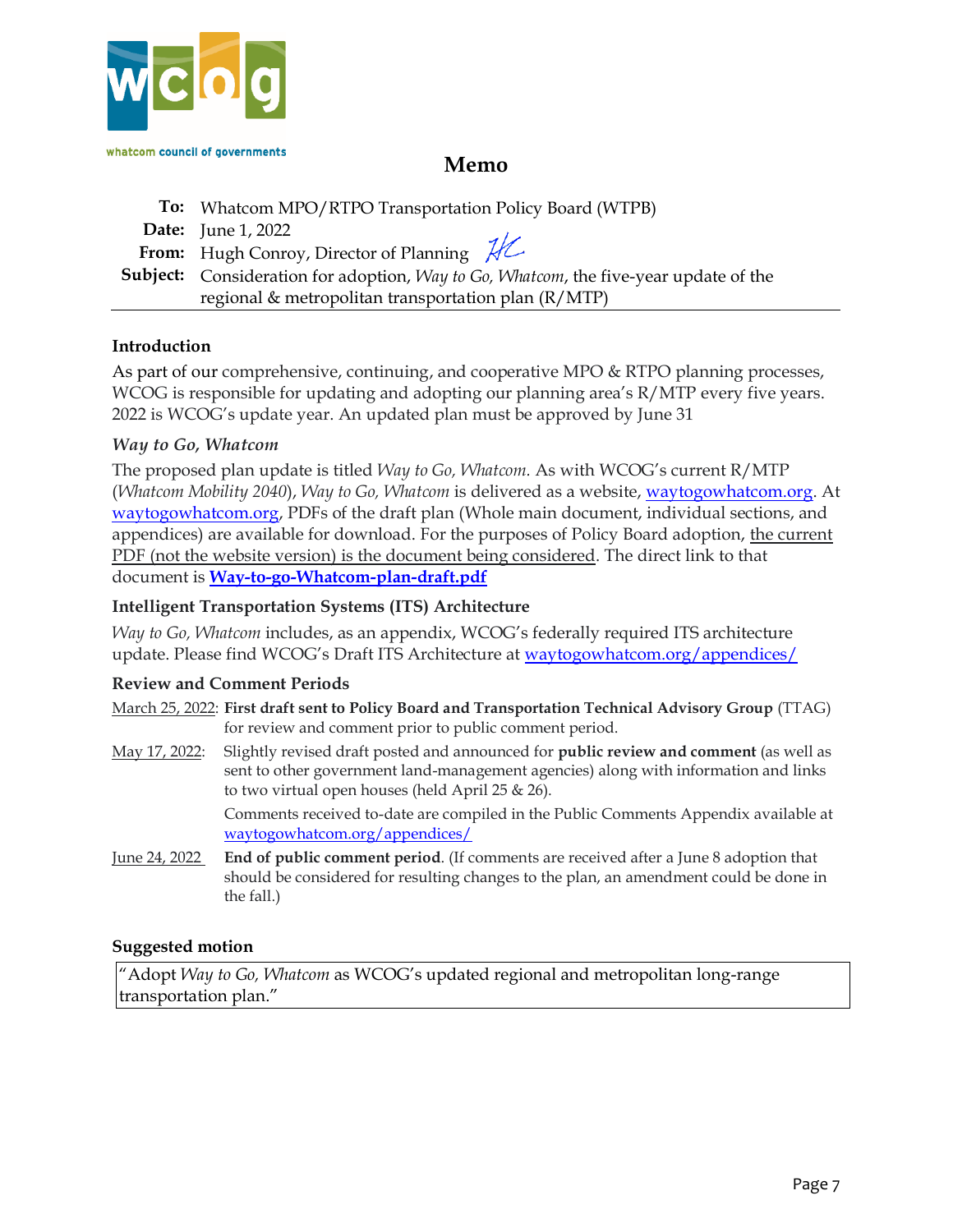

# **MEMORANDUM**

| To:      | <b>Whatcom Transportation Policy Board</b> |
|----------|--------------------------------------------|
| From:    | Lethal Coe, Senior Planner                 |
| Date:    | May 27, 2022                               |
| Subject: | WCOG 2022 TIP Amendment                    |

**Amendment #5 (22-06)** of the WCOG 2022 Transportation Improvement Program (TIP) includes the following new Washington State Department of Transportation (WSDOT) projects:

- 1. Add *I-5/Guide Meridian Interchange ADA Compliance* project to upgrade curb ramps to Americans with Disabilities Act (ADA) standards. This project is funded through National Highway Performance Program (NHPP) and construction is scheduled to begin in 2023.
- 2. Add *I-5/Tributaries to Friday, Lake & Chuckanut Creeks Fish Passage* project to remove and replace existing barrier with fish passable structure. This project is funding through Washington State Connecting Washington Account (CWA) and Coronavirus State Recovery Fund (CSRF) and will begin construction in 2023.
- 3. Add *I-5/Baker Creek & Spring Creek Fish Passage* project to remove and replace existing barrier with fish passable structure. This project is funding through Washington State CWA and CSRF and will begin construction in 2023.
- 4. Add *SR 539/Baker Creek Fish Passage* project to remove and replace existing barrier with fish passable structure. This project is funding through Washington State CWA and CSRF and will begin construction in 2023.
- 5. Add *SR 542/Unnamed Tributaries to High, Mitchell & Nooksack Creeks Fish Passage* project to remove and replace existing barrier with fish passable structure. This project is funding through Washington State CWA and CSRF and will begin construction in 2023.
- 6. Add *SR 542/Squalicum Creek to Bellingham Bay Fish Passage* project to remove and replace existing barrier with fish passable structure. This project is funding through Washington State CWA and CSRF and will begin construction in 2022.
- 7. Add *SR 546/Unnamed Tributary to Fishtrap Creek Fish Passage* project to remove and replace existing barrier with fish passable structure. This project is funding through Washington State CWA and CSRF and will begin construction in 2023.